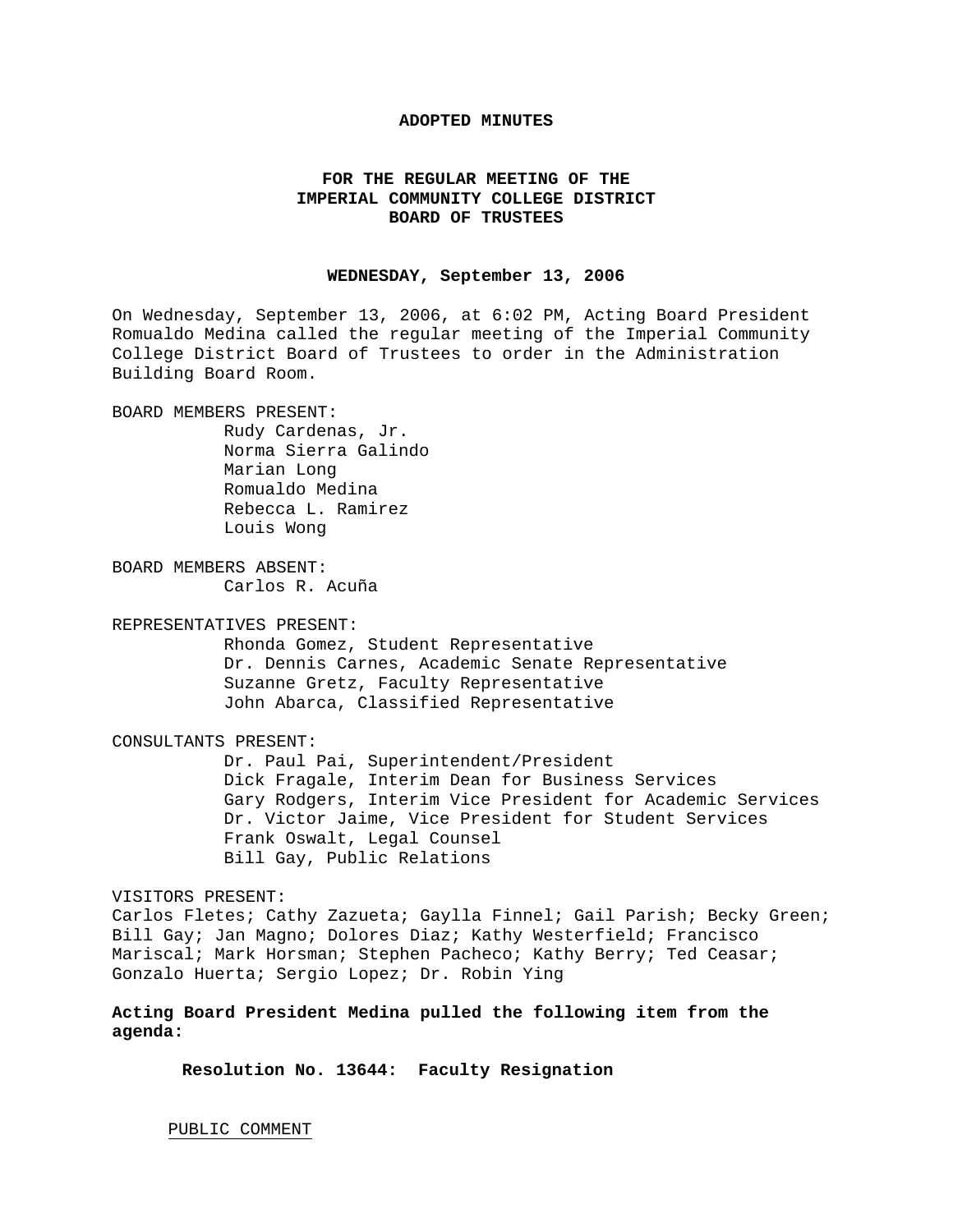There was no public comment.

#### WRITTEN COMMUNICATIONS

Acting Board President Medina announced that the Board received a letter from Suzanne Gretz, President, IVC CCA/CTA/NEA, regarding the 2007-2010 Contract Negotiations.

### INFORMATION REPORTS

#### BOARD MEMBER REPORTS

Trustee Long reported the following:

- Senate Bill 361 provides the new Community College Funding Formula was approved unanimously. This bill will provide the authority to release \$209 million and implement a simpler and fairer distribution of community college funding. The Governor has this bill on his desk and is expected to sign it during a signing ceremony with the author, Jack Scott. She also stated that this will become effective immediately and that would mean that IVC would receive a standard equivalent rate of \$4,367 for every FTE.
- Senate Bill 1290 requires that each community college building, constructed, reconstructed, modified, or expanded on or after January 1, 2007, be built in accordance with the Field Act or according to the California Building Standards Code, as adopted by the California Building Standards Commission. Community colleges would go through the same regulations and requirements as universities and state colleges, and currently we are under the K-12 regulations.
- Assembly Bill 2951 would increase capital facilities fees for community colleges. This bill was strongly opposed by the Community College League, as well as the UC and CSU systems, as it would remove current restrictions which prevent public utilities from charging "capital facilities fees" to public institutions, including community colleges, in excess of their use. This bill also removes the requirements that capital facilities fees charged to public agencies be negotiated between parties.
- She stated that there would be a celebration to honor Senators Denise Moreno Ducheny and Dennis Hollingsworth thanking them for their support in the successful passage of SB361. The celebration would take place after the elections.
- State Foundation Funds will mean \$3 million for IVC.
- The Community College Initiative will go to the voters in 2007.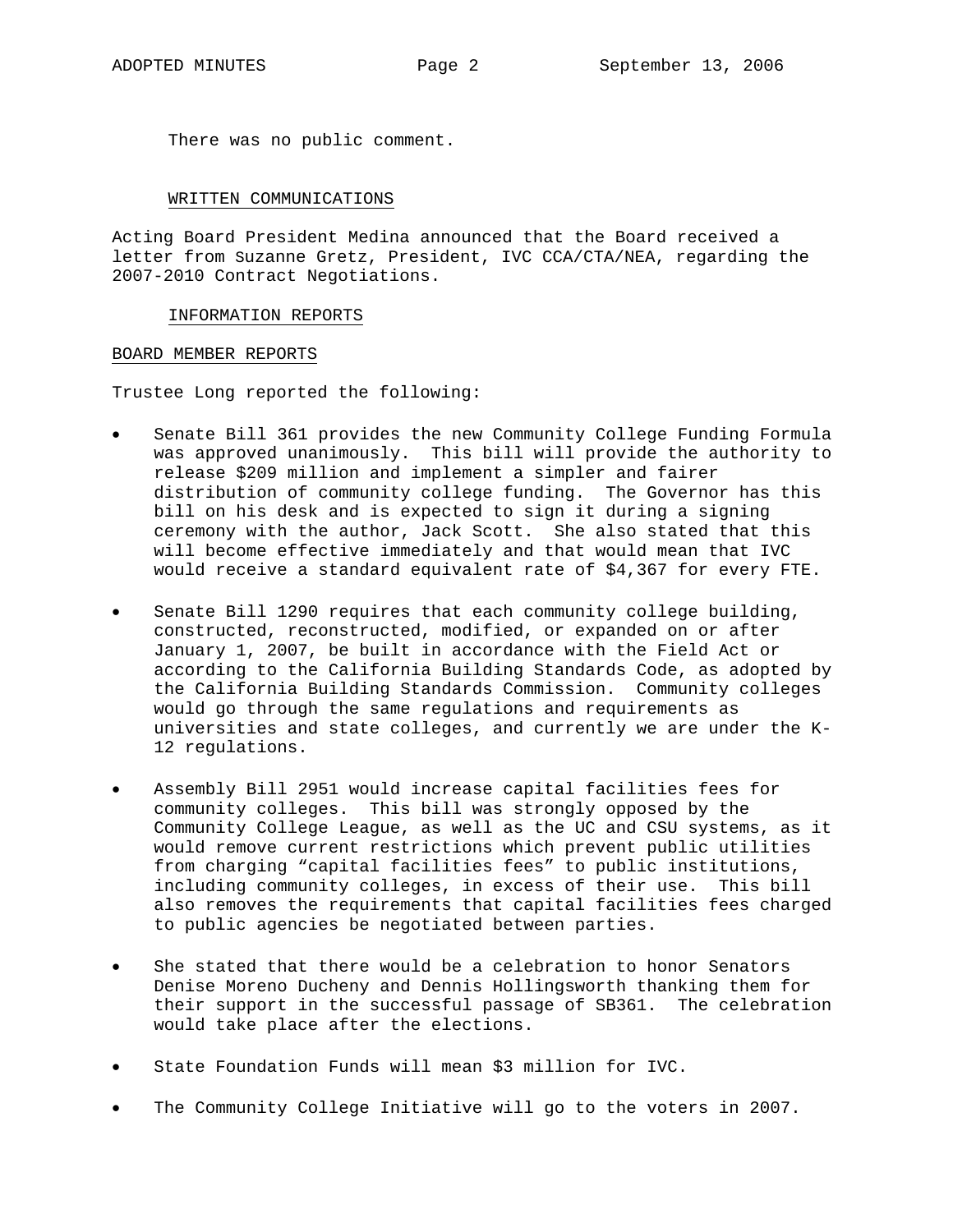Trustee Galindo reported the following:

- The IVC Foundation met and adopted a new set of bylaws which change the voting process. She stated that there are three Board of Trustee members and that the bylaws were changed so that there would only be one voting member from the Board of Trustees. She stated that the Board should contemplate selecting the voting member as she was not sure how the new bylaw would take effect stating that it may be on a rotation basis or selecting one to do the voting. She believed that the change would take effect at Foundation's next meeting and stated that is something that needs to be addressed.
- She inquired as to the naming of facilities at IVC for lifetime contributors and stated that she would like to pursue facility names for Raul Aragon and Shirley Hofer-Bell. Acting Board President Medina asked that the policy on the naming of facilities be reviewed at their next meeting.

### ASSOCIATED STUDENT GOVERNMENT SENATE UPDATE

ASG Representative Rhonda Gomez reported the following:

- The Associated Student Government Senate established a full senate for the year. She stated that there was a lot of student participation.
- The Associated Student Government Senate will be hosting Constitution Day on Monday, September  $18<sup>th</sup>$ , and Major Mark Stainbrook would be the featured speaker.

## ACADEMIC SENATE UPDATE

Academic Senate President Dr. Dennis Carnes reported the following:

- The Academic Senate held a meeting confirming nominations. He stated that a senator at large was proposed.
- There was discussion relating to the Code of Ethics.
- CTA will survey the faculty relating to reviving the Flex Program.
- Student learning outcomes, with the goal of integrating into the student culture.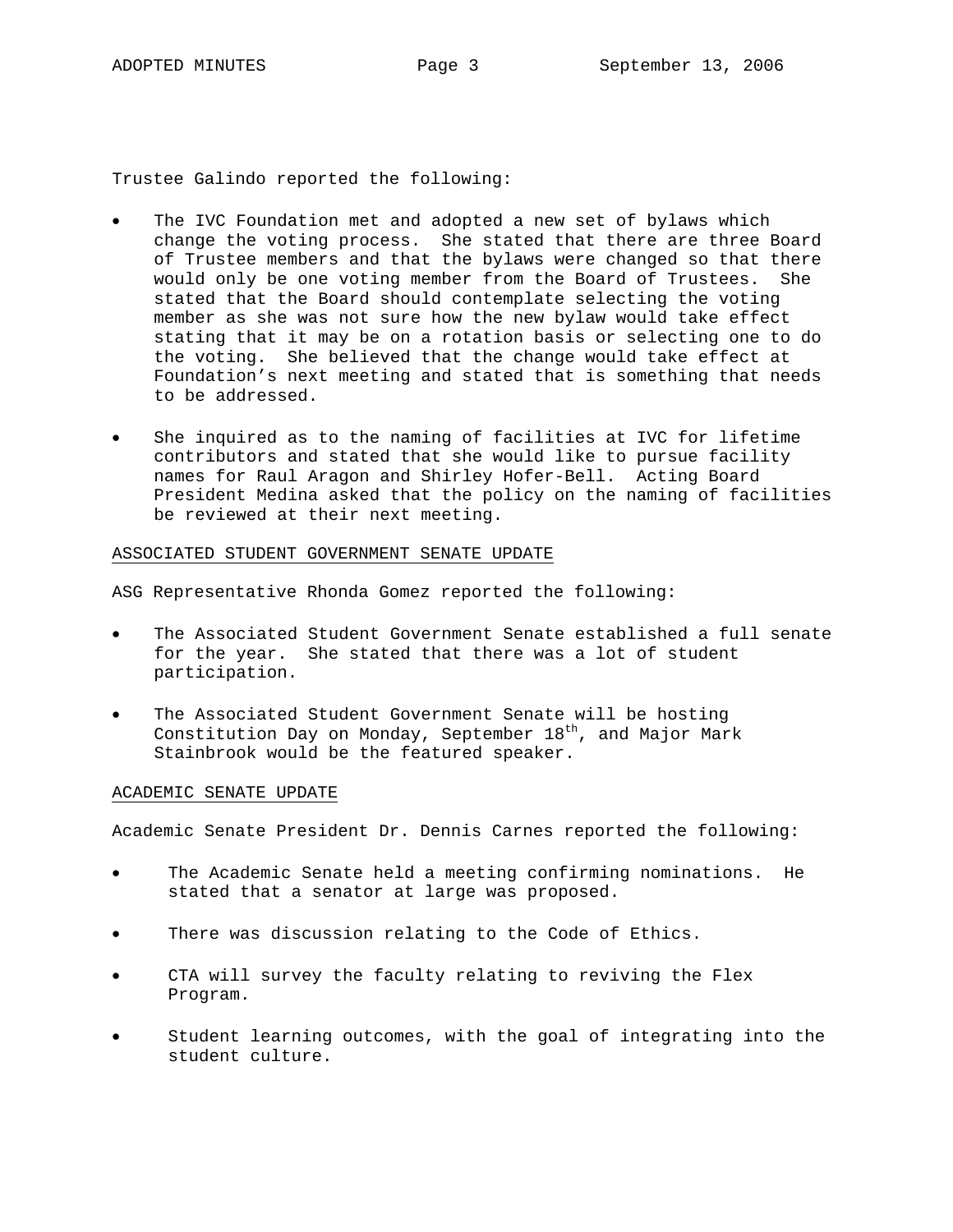#### MONTHLY FINANCIAL REPORT

Interim Dean for Business Services Dick Fragale stated that the budget looks favorable. He stated that \$1.7 million was being directed to academic divisions. He stated that IVC has a 17.9% reserve.

He also reported that the bond construction projects are moving along and asked the Board to approve Phase I, moving the sports fields. Phase II will complete a new parking lot and a third entrance. They are waiting for authorization from the state to go forward with the bid process for science building and that construction and labor costs keep rising.

### PRESIDENT'S UPDATE – DR. PAUL PAI

Dr. Pai reported the following:

- Assembly Bill 2448 would require a community college receiving federal funds under the federal Carl D. Perkins Vocational and Applied Technology Act of 1998, to develop a plan for the development of course sequences that span grades 7 to 12, courses provided by regional occupational centers or programs, and courses provided by community college vocational education programs. The bill would require the plan to be adopted by the governing board of the community college district on or before July 1, 2008. Copies of the plan would be required to be submitted to the appropriate school districts and regional occupational centers or programs, and the chancellor. He stated that IVC's sister colleges would be asking for support to veto the bill and stated that this does not affect IVC because ROP is not offered at the campus and indicated that it would affect four or five districts in San Diego that operate the program.
- Coastal community colleges are projecting enrollment increases. He stated the state's projections were a two percent increase and reported that IVC is doing a great job in retaining students. Reports show that IVC will have an increase in students and mentioned that other community colleges in San Diego have had growth, namely, Miramar with 8.2% increase, San Diego City College with 5-6% increase, Southwestern with 2% increase, Mesa with 1% increase, and Palomar and Mira Costa about equal growth.

Associate Dean of Admissions and Records Kathy Westerfield stated that the enrollment figures were incomplete at this point. She states that FTES are for full term classes and short term classes and the comparison figures are from last year. She stated that the census was counted last Tuesday and enrollment fluctuates because forty percent of the census still needs to be processed. Non credit is growing in numbers also.

 Interim Vice President for Academic Services Gary Rodgers stated that the fill rate went from 74/75% to 94%.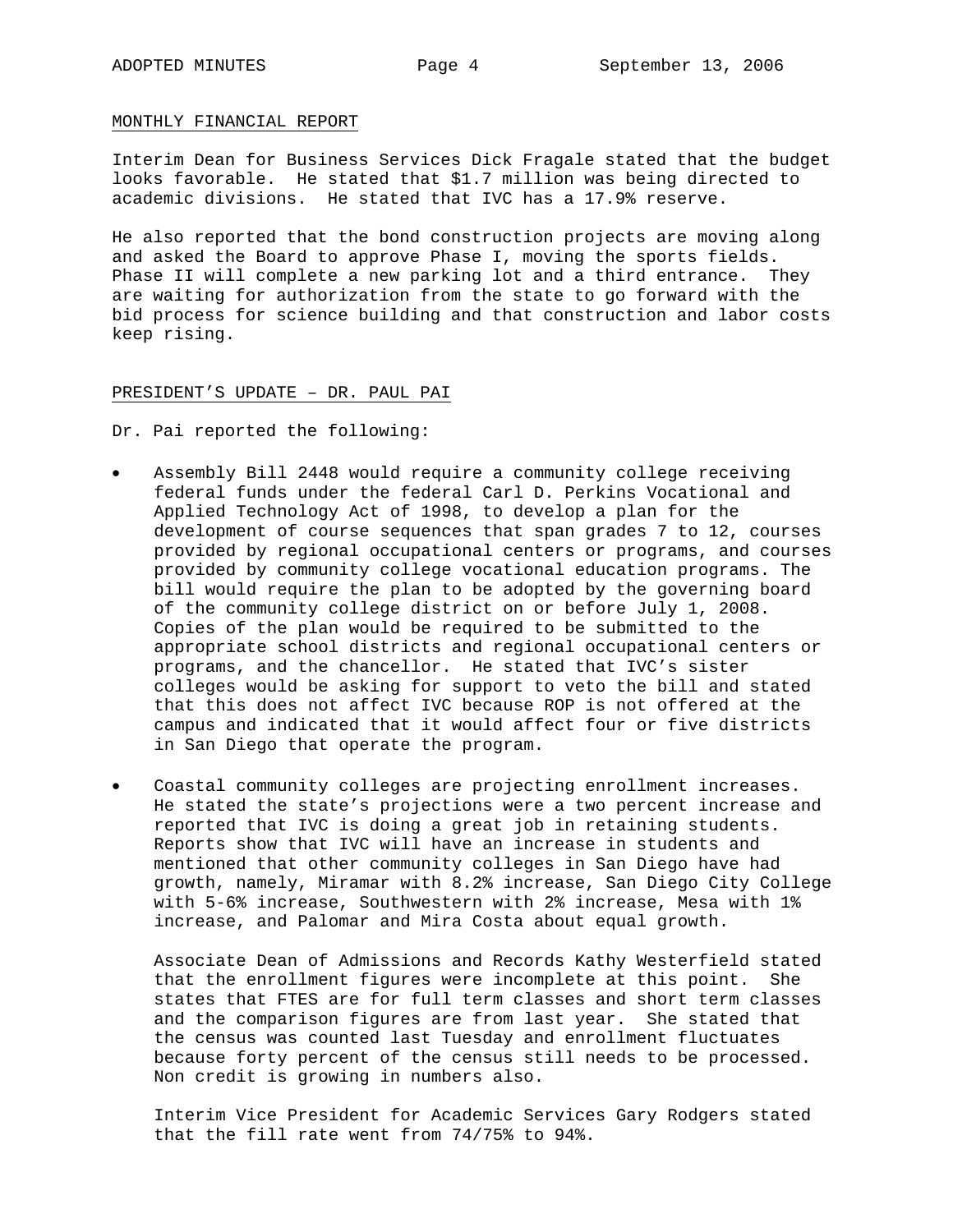• He also reported that IVC would be in discussions with the IID on finding resources to implement renewable energy and recycling.

#### VATEA ALLOCATION REPORT

Dean of Applied Sciences Gonzalo Huerta presented the item stating that the Board had requested a report in June 2006. He distributed an informational memo regarding the program and reported the following:

- VATEA which stands for Vocational and Applied Technologies Education Act is now being called Vocational Technical Education Act (VTEA).
- VTEA was reauthorized for another five years of funding and indicated that VTEA had been on an extended plan from the state.
- VTEA funds which amount to \$462,464, will be distributed across vocational programs.
- On August 12, 2006, President Bush signed Carl D. Perkins into law which will provide for the continued funding of Career Technical Education (CTE) program improvement and expansion for the next five years (July 2008 to August 2012).
- The carry over of funds will be used for minor facility remodeling.

Trustee Galindo asked if the nursing program received funds from the program. Mr. Huerta stated they did not because it did not meet the criteria set by the program.

Mr. Huerta stated that the present plan was approved in 1999 and he came on board in 2000 and worked from the 1999 plan. He stated there are nine contributing factors that prioritize the programs' needs. He used the comparison from Industrial Technology which has buildings from the 1960's which would take priority over nursing based on the program's criteria.

Trustee Galindo asked who was involved in setting the priorities. Mr. Huerta stated it was faculty and committees.

Trustee Galindo stated that IVC is an academic institution and nursing stands on its own and there is a need in childcare and urged the Board to consider allocating funds from VTEA to nursing and childcare.

Interim Vice President for Academic Services Gary Rodgers stated that there would be a reexamination of the childcare program because of its needs.

Trustee Ramirez stated that the childcare laws have changed over the years and that is partly the reason why there is a need to make changes in those areas. She stated that IVC is for academic, life skills and must meet all needs of the community.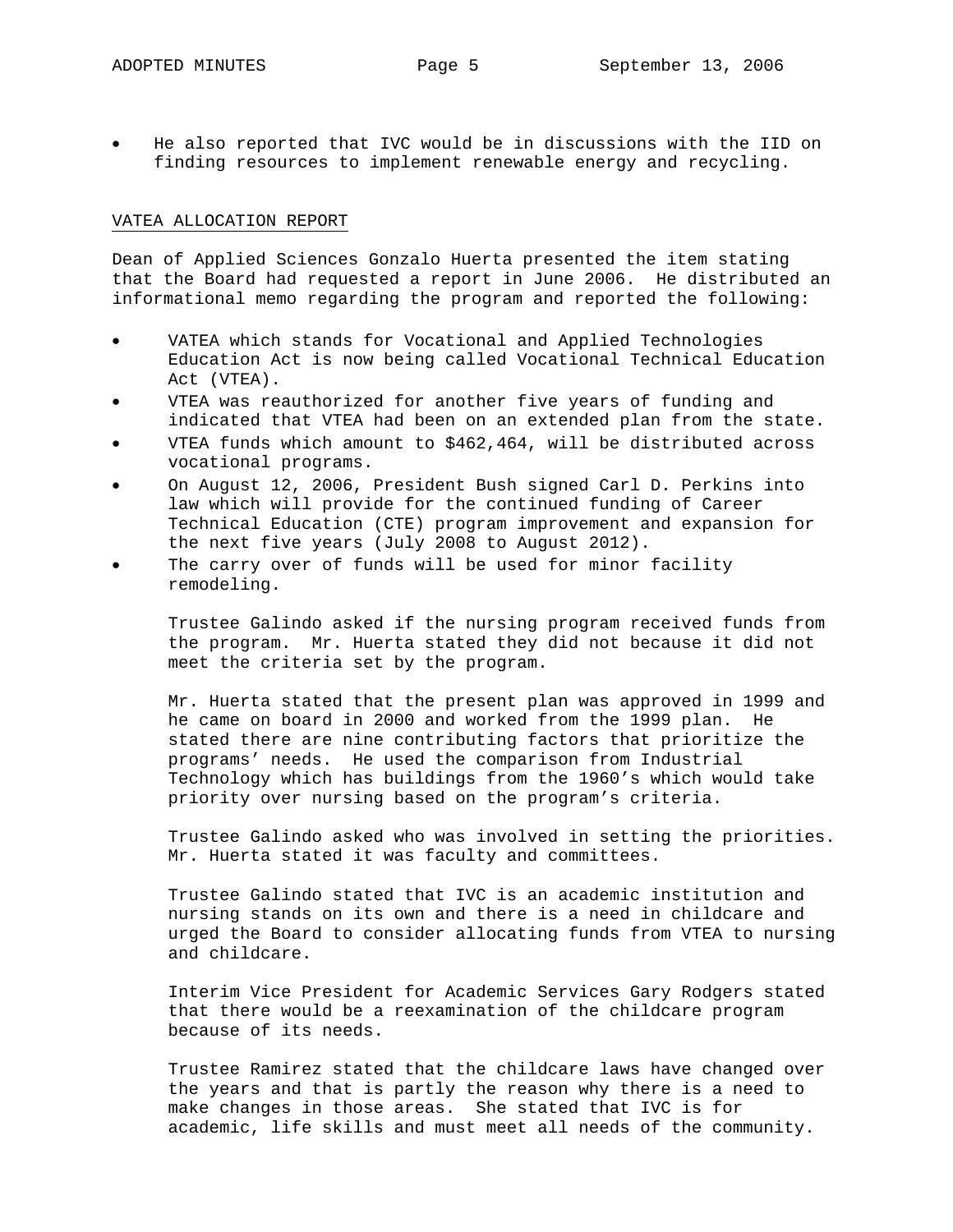#### STUDENT SUPPORT SERVICE PROGRAM

Vice President for Student Services Dr. Victor Jaime introduced Project Director Dolores Diaz. Ms. Diaz circulated two scrapbooks that showcased the Student Support Services (SSS) program. She stated that the program serves 350 students and has a waiting list of one year. Requirements to be in the program are to go through the application process, must be low income, and be a first generation college student. She distributed a Student Support Services Program Trio Program information sheet which listed the SSS team members along with the student benefits.

Trustee Ramirez remarked that Ms. Diaz was one of the few faces that were instrumental in providing the Talent Search program in the Winterhaven area and visits. She acknowledged her work and appreciation.

Trustee Long asked if it was possible that services be increased. Ms. Diaz stated that they could only offer services directed by federal guidelines.

Acting Board President Medina asked if the program had a website. Ms. Diaz stated they were currently working on it.

Vice President for Student Services Dr. Victor Jaime stated that the program has brochures and orientations and stated that the core information is being updated.

## 2006-2007 DISTRICT BUDGET

Interim Dean for Business Services Dick Fragale introduced the 2006- 2007 District Budget and stated that the presentation was on the unrestricted portion of the budget because that is the one that will vary. He and Carlos Fletes presented a PowerPoint presentation in detail and some of the highlights included:

Assumptions in developing the Final 2006-2007 Budget:

- 1. Loan of \$1,280,000 from State payment of \$280,000 in 2006- 2007, \$500,000 in 2007-2008 and \$500,000 in 2008-2009
- 2. 5.92% COLA for 2006-2007 \$1,750,669
- 3. 2.39% growth \$673,728 (this growth was reduced by 34% from the 3.64% district growth factor) SB361
- 4. Both Equalization and Partnership for Excellence were folded into the base funding (approx. \$1.5 million)
- 5. The hiring freeze has been partially lifted allowing several faculty, administrative and classified positions to be replaced
- 6. No classified overtime is budgeted
- 7. Library books paid out of general fund (\$60,000); funded out of COPs in 2005-2006
- 8. Lighting retrofit (\$40,000), lawn mover and sidewalk sweeper (\$11,415) lease payments will be funded out of general fund (COPs in 2005-2006)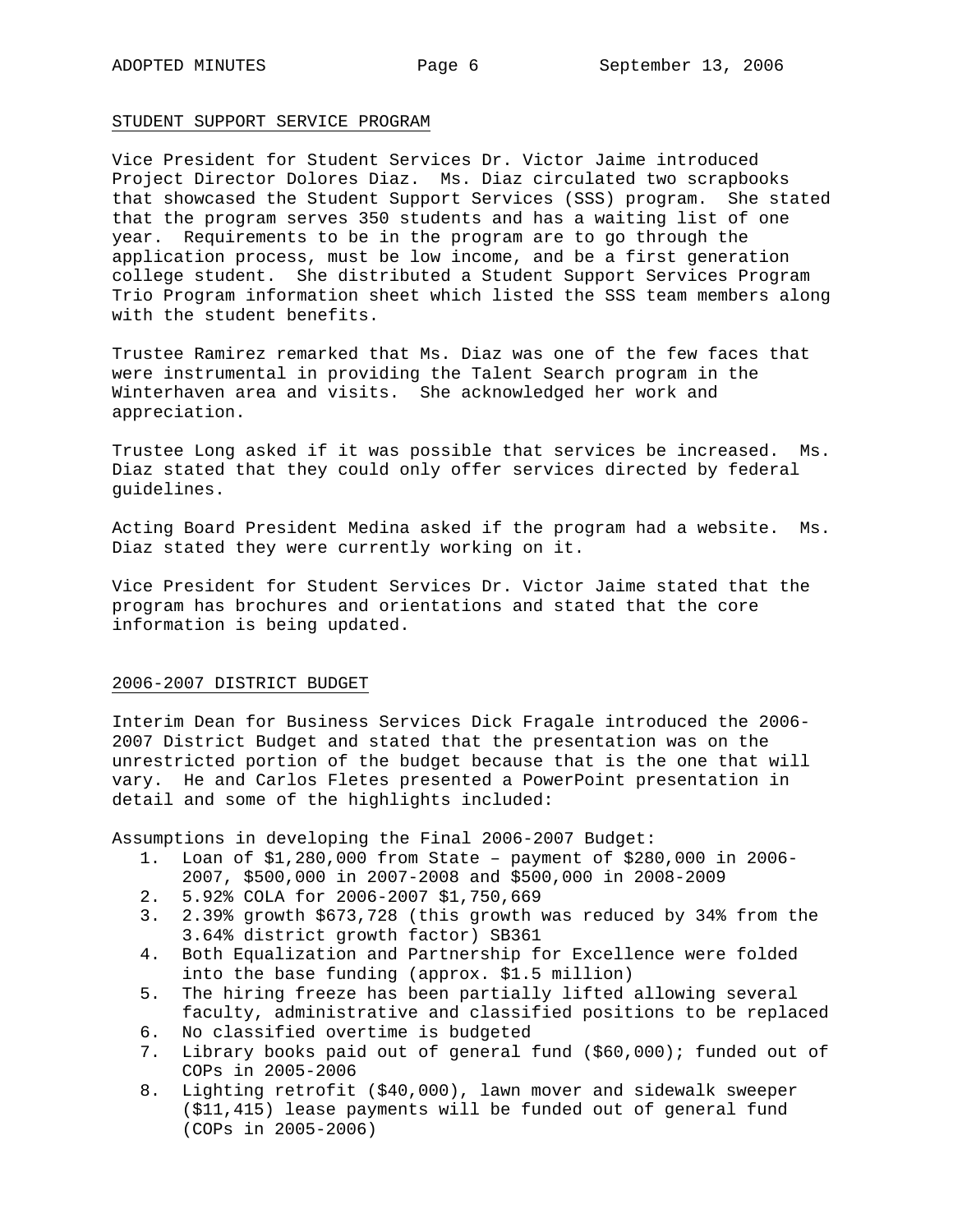- 9. All 4000 & 5000 accounts will remain at same level as 2005-2006 (3/29/06)
- 10. All estimated cost of the STRS 2+2, SERP and PERS Golden Handshake retirement incentive programs is included
- 11. All adjunct/overload budgets will remain at 2005-2006 level
- 12. The winter and summer sessions budgets will remain at 2005-2006 level
- 13. Increase non-credit program funding by \$75,000.

Mr. Fragale and Carlos Fletes also discussed the analysis of projected reserves, obligations to consider, and possible revenue augmentations for 2007-2008.

Mr. Fragale stated that some of the one time monies would be used for air conditioning condensers that would be more efficient.

Trustee Long asked if certificates of participation could be paid with bond monies. Carlos Fletes stated it could not, as all bond resources would be used for building construction.

Trustee Ramirez asked if scheduled maintenance is a deferrable expense. Carlos Fletes stated the deferred maintenance is now non competitive and is an ongoing allocation.

Gail Parish asked the overtime pay would be reinstated for classified employees this year. Mr. Fragale stated that he would keep her concern in mind.

### Approval of Minutes

**M/S/C Ramirez/Cardenas and the Board approved the August 15, 2006 minutes as presented.** 

# **M/S/C Ramirez/Cardenas Resolution No. 13638: PURCHASE ORDERS**

BE IT RESOLVED that the Board approves the issuance of current year Purchase Orders for August 2006 in the amount of \$461,982.93 and Direct Payments in the amount of \$491,385.09, according to the Purchase Order Listing submitted by the Purchasing Department.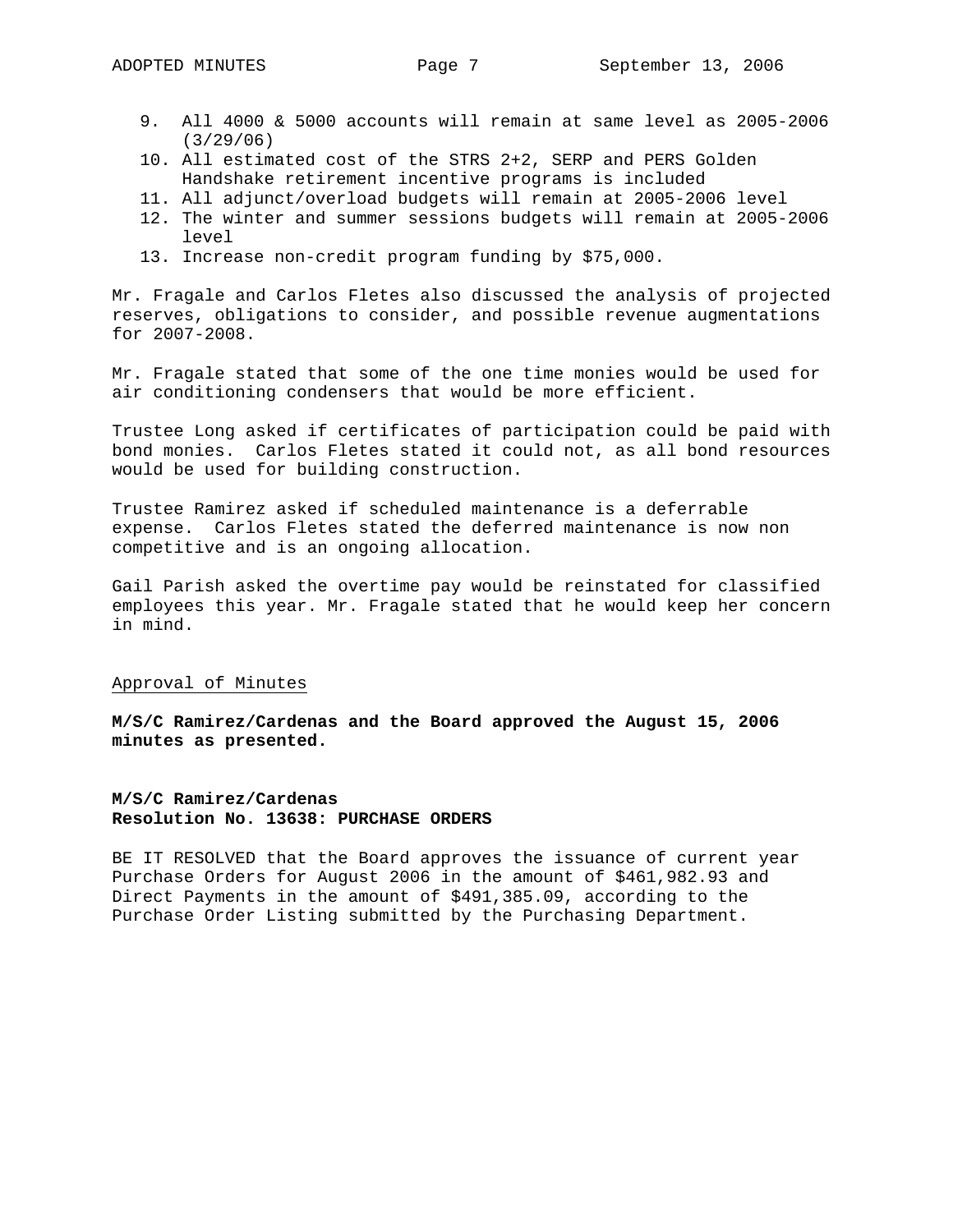# **M/S/C Ramirez/Cardenas Resolution No. 13639: PAYROLL WARRANT ORDERS**

BE IT RESOLVED that the Board approves the following Payroll Warrants:

#### **2006-07**

| <b>Pavroll</b><br>Warrant | #              | General<br>Fund | <b>BOND</b><br><b>FUND</b> | <b>Certificates</b><br>οf<br><b>Participation</b> | Child<br><b>Development</b> | Lease<br>Rev. Bond | Warrant<br>Total |
|---------------------------|----------------|-----------------|----------------------------|---------------------------------------------------|-----------------------------|--------------------|------------------|
| 8/10/06                   | 3              | 131.364.97      |                            |                                                   | 712.52                      |                    | 132.077.49       |
| 8/31/06                   | $\overline{4}$ | 1.836.629.87    | 8.864.40                   |                                                   | 22.469.52                   |                    | 1,867,963.79     |
|                           |                | 1,967,994.84    | 8,864.40                   | 0.00                                              | 23,182.04                   | 0.00               | 2,000,041.28     |

# **M/S/C Ramirez/Cardenas Resolution No. 13640: COMMERCIAL WARRANT ORDERS**

BE IT RESOLVED that the Board approves the following Commercial Warrant Orders:

## **2006-07**

| Commercial<br>Warrant | # | General<br><b>Fund</b> | <b>BOND</b><br><b>FUND</b> | <b>Certificates</b><br>οf<br><b>Participation</b> | <b>Child</b><br><b>Development</b> | Lease<br>Rev. Bond | Warrant<br>Total |
|-----------------------|---|------------------------|----------------------------|---------------------------------------------------|------------------------------------|--------------------|------------------|
| 8/3/06                | 5 | 98.094.86              | 20,898.15                  |                                                   |                                    |                    | 118,993.01       |
| 8/9/06                | 6 | 68,752.59              | 6,178.40                   |                                                   | 2,021.68                           |                    | 76,952.67        |
| 8/17/06               |   | 382,448.86             |                            |                                                   |                                    |                    | 382,448.86       |
| 8/24/96               | 8 | 77.171.87              | 748.86                     |                                                   | 20.76                              |                    | 77.941.49        |
| 8/31/06               | 9 | 273,616.64             | 140,850.56                 |                                                   |                                    |                    | 414,467.20       |
|                       |   | 900,084.82             | 168.675.97                 | 0.00                                              | 2.042.44                           | 0.00               | 1,070,803.23     |

## **M/S/C Ramirez/Cardenas Resolution No. 13641: ADOPTION OF THE DISTRICT BUDGET**

BE IT RESOLVED that the General Fund Budget for the 2006-2007 academic year be adopted and filed with the California Community Colleges Chancellor's Office.

# **M/S/C Ramirez/Cardenas Resolution No. 13642: PARKING LOT IMPROVEMENT BID**

BE IT RESOLVED that the low bid of Granite Construction Company in the amount of \$672,937 be hereby accepted, for the Parking Lot Improvements Phase I/Sports Field Relocations project, per the plans and specifications.

BE IT FURTHER RESOLVED that the Superintendent/President and/or the Interim Dean of Business Services, be hereby authorized and instructed to sign all notices, contracts, change-orders, or other documents necessary to effectuate the completion of said project.

FISCAL IMPACT STATEMENT: The project will be funded 100% from Measure L Bond Funds.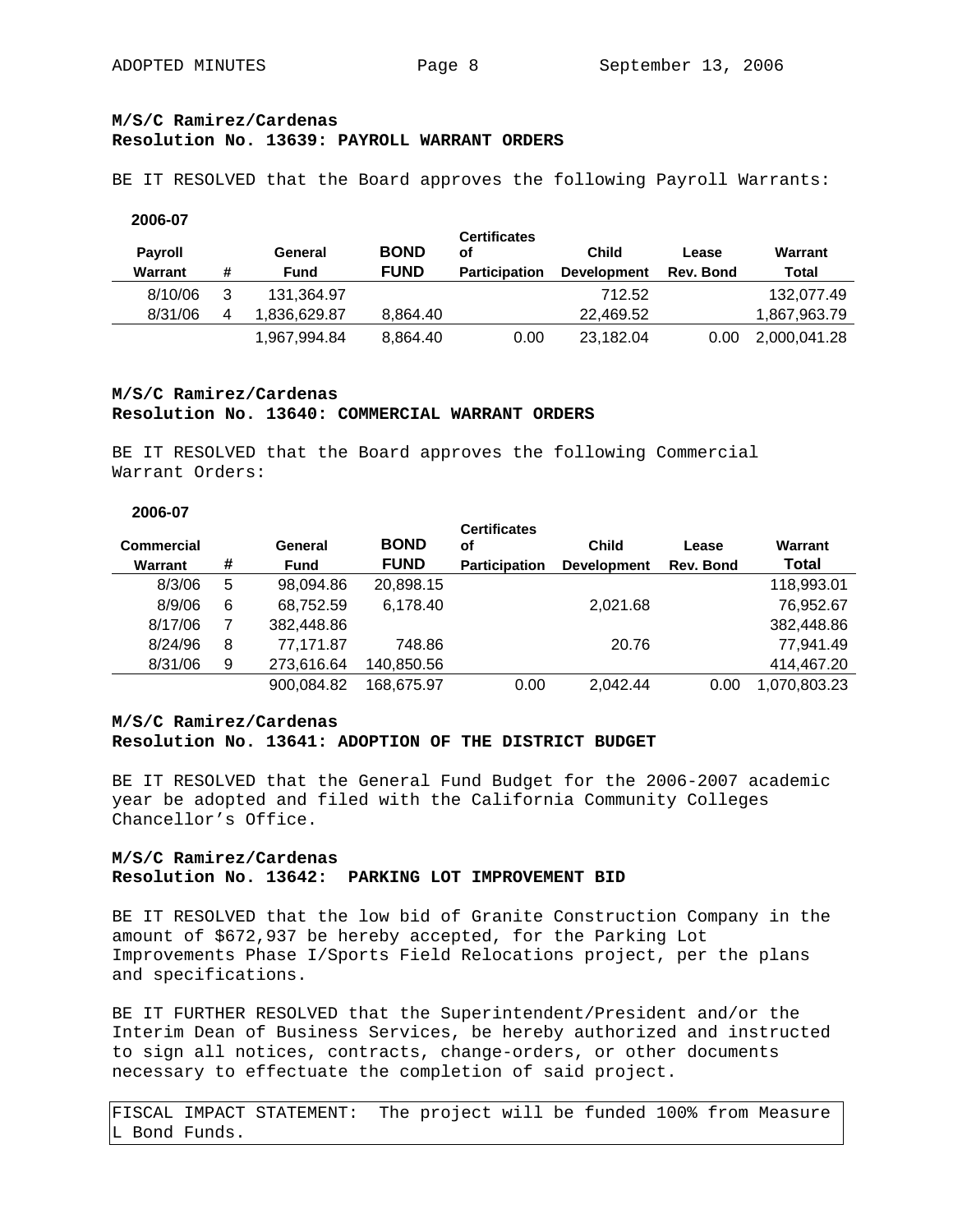## **M/S/C Cardenas/Ramirez and the Board approved to go into CLOSED SESSION.**

- 1. NEGOTIATIONS UNDER THE EDUCATIONAL EMPLOYMENT RELATIONS ACT Conference with District Negotiators RE: Direction for Negotiations
- 2. PUBLIC EMPLOYEES DISCIPLINE/DISMISSAL/RELEASE

**M/S/C Cardenas/Galindo and Board approved to go into OPEN SESSION.**  Acting Board President Medina announced that the Board received information and the Board gave direction as to Items 1 and 2.

# **M/S/C Cardenas/Wong Resolution No. 13643: EMPLOYMENT OF FULL-TIME TENURE TRACK ACADEMIC INSTRUCTOR**

BE IT RESOLVED that the Board approves the following full-time tenure track, academic personnel, to be employed for the 2006-2007 Academic Year, pending medical and background clearance:

- NAME CLASSIFICATION/STEP ASSIGNMENT
- Davis, Hope Appropriate Classification Music Instructor and Step Contingent Upon Verification of Records

# **THIS ITEM WAS PULLED FROM AGENDA. NO ACTION TAKEN. Resolution No. 13644: FACULTY RESIGNATION**

BE IT RESOLVED that the Board accepts the resignation of the following faculty member effective August 9, 2006.

> Peterson, Cindi English as a Second Language Instructor

BE IT FURTHER RESOLVED that the Board approves the recommendation of the Interim Vice President for Academic Services, an Academic Senate Representative, and the Division Chair to replace the position with a one-year temporary English Instructor.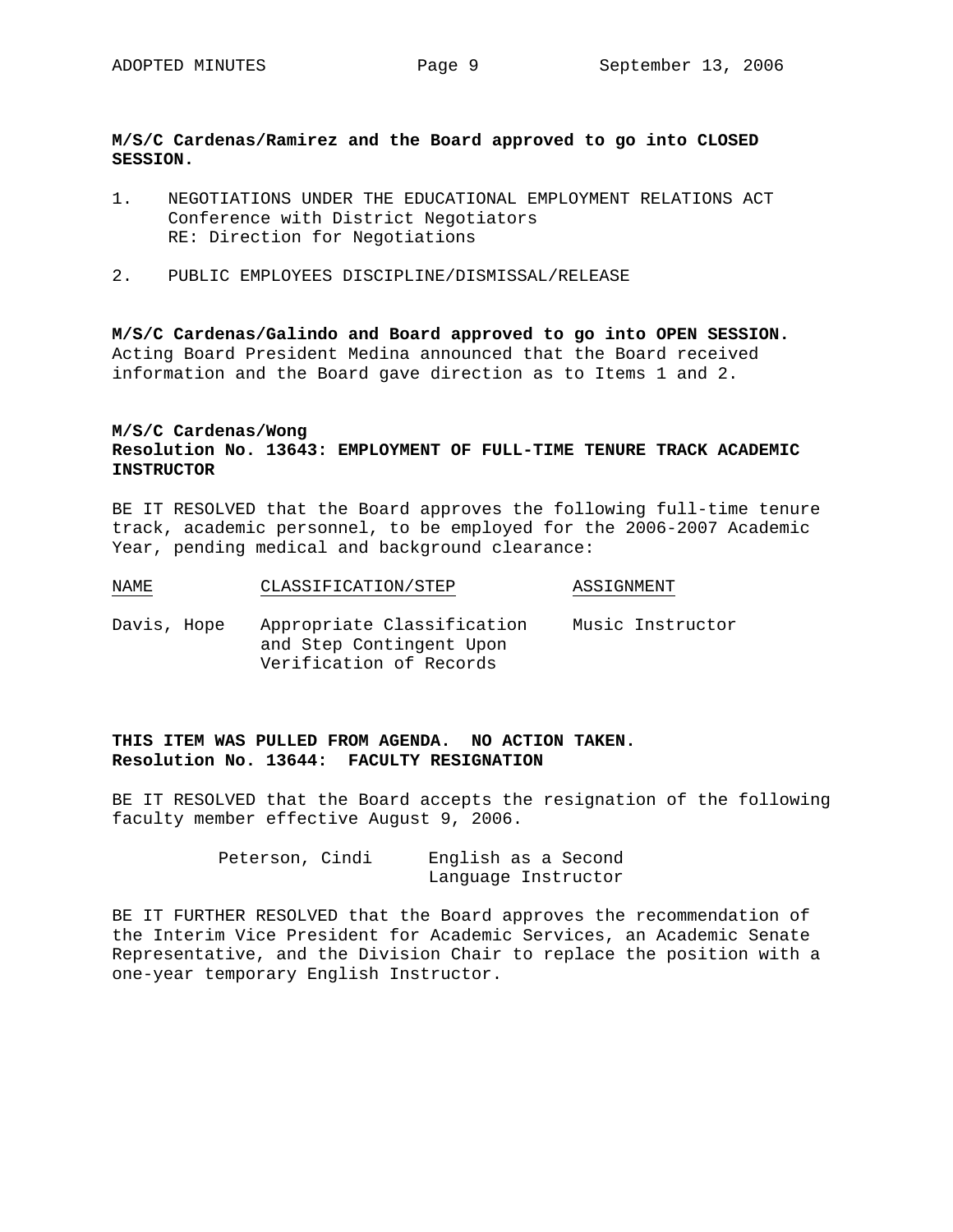## **M/S/C Cardenas/Wong**

# **Resolution No. 13645: EMPLOYMENT OF FULL-TIME TEMPORARY ACADEMIC INSTRUCTORS**

BE IT RESOLVED that the Board approves the following full-time temporary, academic personnel, to be employed for the 2006-2007 Academic Year, pending medical and background clearance:

| NAME              | CLASSIFICATION/STEP                                                               | ASSIGNMENT                                 |
|-------------------|-----------------------------------------------------------------------------------|--------------------------------------------|
| Morales,<br>Marco | Appropriate Classification<br>and Step Contingent Upon<br>Verification of Records | Welding Instructor                         |
| Ross,<br>Stanley  | Appropriate Classification<br>and Step Contingent Upon<br>Verification of Records | English as a Second<br>Language Instructor |
| Stone, Larry      | Appropriate Classification<br>and Step Contingent Upon<br>Verification of Records | English as a Second<br>Language Instructor |

# **M/S/C Cardenas/Wong Resolution No. 13646: EMPLOYMENT OF FULL-TIME TEMPORARY ACADEMIC INSTRUCTOR**

BE IT RESOLVED that the Board approves the following full-time temporary, academic personnel, effective August 23, 2006 to December 8, 2006:

| NAME               | CLASSIFICATION/STEP                                                               | ASSIGNMENT                                 |
|--------------------|-----------------------------------------------------------------------------------|--------------------------------------------|
| Lane,<br>Elizabeth | Appropriate Classification<br>and Step Contingent Upon<br>Verification of Records | English as a Second<br>Language Instructor |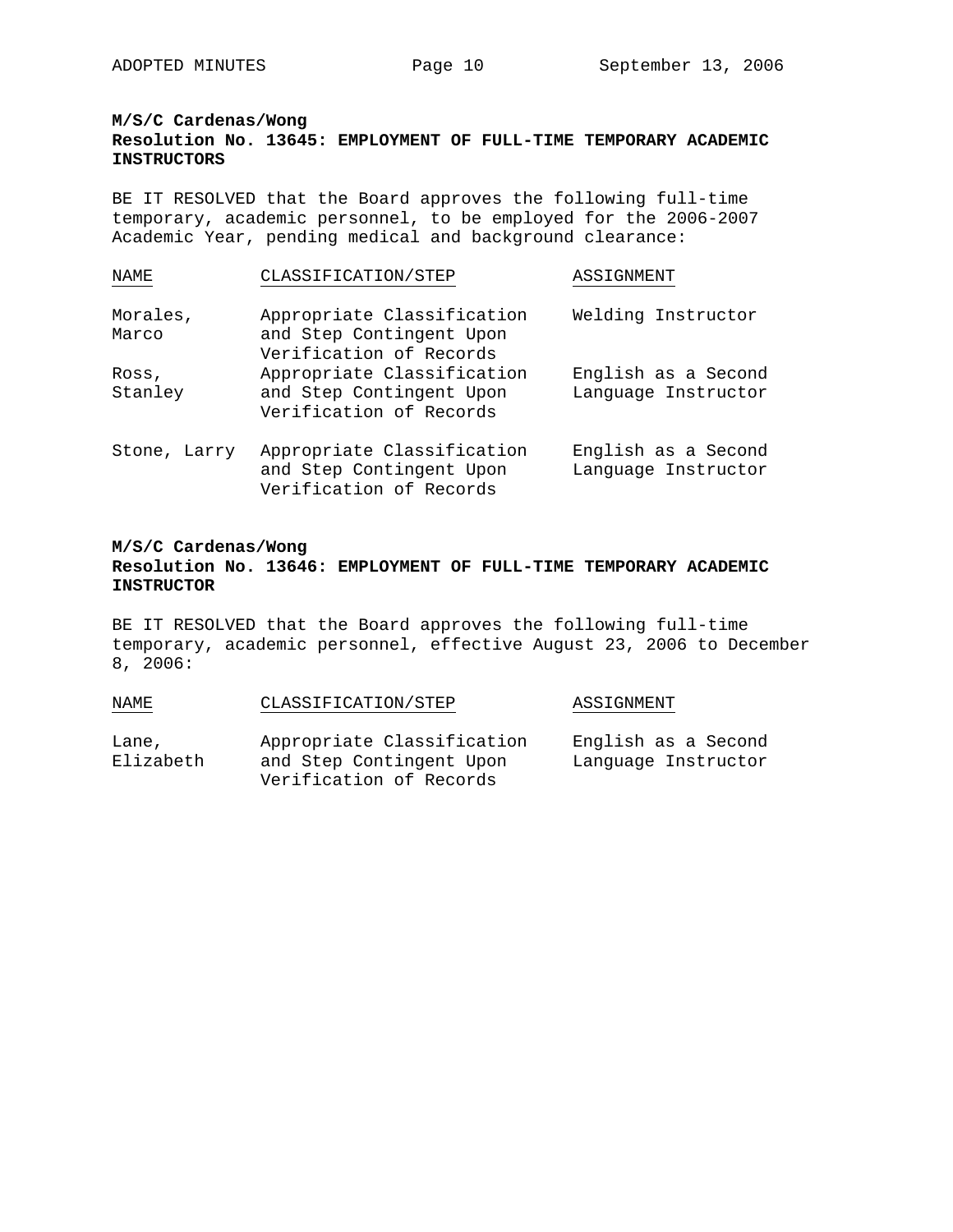# **M/S/C Cardenas/Wong Resolution No. 13647: EMPLOYMENT OF PER-SESSION INSTRUCTORS**

BE IT RESOLVED that the following personnel be employed during the 2006 Fall Semester, as credentialed, at the hourly rate provided for in Resolution No. 13257. Employment is contingent upon verification of records, credentials, finger printing clearance and sufficient enrollment, or whether the class is essential to a full-time instructor's load:

#### NAME ASSIGNMENT

| Kofford, Brett          | Journalism                   |
|-------------------------|------------------------------|
| Kofford, Brooke         | Music                        |
| Godinez-Fraher, Leticia | English/Reading              |
| Heumann, Douglas        | Business/Real Estate         |
| Najera, Ana-Teresa      | Nursing                      |
| Mendez, Hector          | Electrical Trades            |
| Rodriguez, Keila        | English as a Second Language |
| Swiadon, Glenn          | English as a Second Language |

# **M/S/C Cardenas/Wong Resolution No. 13648: EMPLOYMENT OF PER-SESSION INSTRUCTORS**

BE IT RESOLVED that the Board approves the following Per-Session Instructors pursuant to Title V 53430, California Education Code 87359, and the District's Hiring Procedures (Resolution No. 11647, dated June 9, 1999); these individuals have been determined to possess qualifications that are at least equivalent to the minimum qualification for the disciplines indicated, and are hereby approved to teach subjects under said discipline for the fall 2006:

#### NAME ASSIGNMENT

Alvarado, Sotero Math Peraza, Chuck Fire Science Rouhotas, Tony Fire Science

Pettit, Christina Emergency Medical Services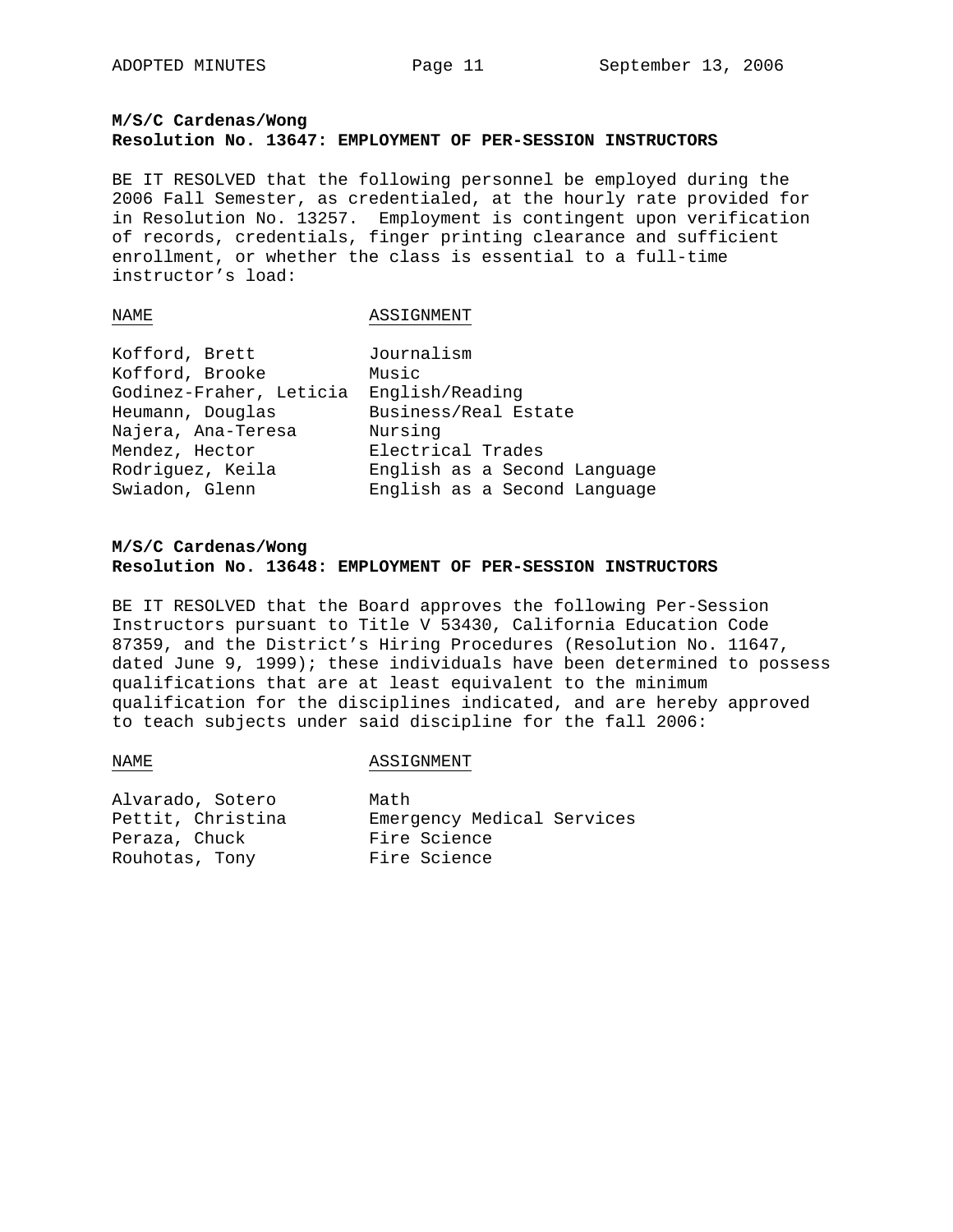# **M/S/C Cardenas/Wong Resolution No. 13649: EMPLOYMENT OF TEMPORARY ACADEMIC PERSONNEL**

BE IT RESOLVED that the Board approve the following personnel be employed temporarily, on a part-time hourly basis, for the 2006-2007 Academic Year, in accordance with the hourly rate provided in Resolution No. 13257. Employment is contingent upon verification of records, credentials, continued funding of the grant indicated, and approval of the program officer.

| <b>NAME</b> | <b>POSITION</b> | FUNDING |
|-------------|-----------------|---------|
|             |                 |         |
|             |                 |         |

Spears, Wayne **Athletic Counselor** District

## **M/S/C Cardenas/Wong Resolution No. 13650: EMPLOYMENT OF NON-CREDIT PERSONNEL**

BE IT RESOLVED that the Board approve the following non-credit personnel to be employed during the fall 2006 semester, as credentialed, at the hourly rate provided for in Resolution No. 12945. Employment is contingent upon verification of records, credentials, finger print clearance and sufficient enrollment:

**NAME** POSSIBLE ASSIGNMENT

Obergefell, Edwin Business

## **M/S/C Cardenas/Wong Resolution No. 13651: VOLUNTEER FOR MUSIC DEPARTMENT**

BE IT RESOLVED that the Board approves Joel Jacklich, as a part time volunteer music instructor who shall be covered by Workman's Compensation Insurance for the fall 2006 semester.

BE IT FURTHER RESOLVED that thanks be extended to Joel Jacklich for his volunteering in the music program and for his contribution to Imperial Valley College.

# **M/S/C Cardenas/Wong Resolution No. 13652: EMPLOYMENT OF CLASSIFIED/CONFIDENTIAL SERVICE PERSONNEL**

BE IT RESOLVED that the Board approve the following individual be employed in the classified/confidential service as indicated:

| <b>NAME</b><br>$\qquad \qquad \overbrace{ \qquad \qquad }$ | POSITION  | FUNDING  | <b>RANGE</b> | <b>EFFECTIVE</b> |
|------------------------------------------------------------|-----------|----------|--------------|------------------|
| Carr,                                                      | Executive | District | $8 - 3$      | 08/31/06         |
| Virginia                                                   | Assistant |          |              |                  |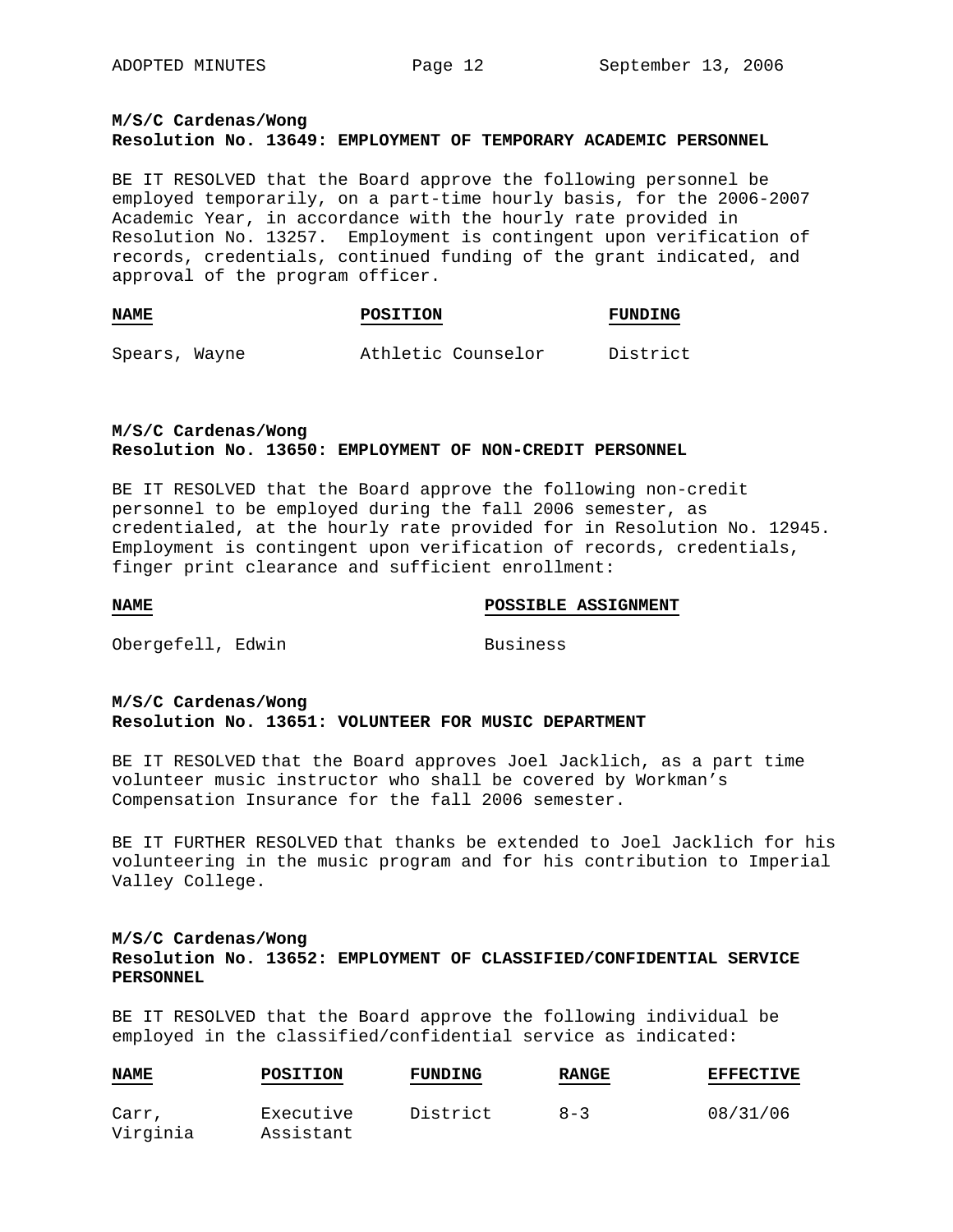# **M/S/C Cardenas/Wong Resolution No. 13653: EMPLOYMENT OF CLASSIFIED SERVICE PERSONNEL**

BE IT RESOLVED that the Board approve the following classified service employees as indicated:

| <b>NAME</b>            | POSITION                                         | <b>DEPARTMENT</b>                               | FUNDING  | <b>RANGE</b> | <b>EFFECTIVE</b> |
|------------------------|--------------------------------------------------|-------------------------------------------------|----------|--------------|------------------|
| Sell,<br>Maria         | Staff<br>Secretary II                            | Business/<br>Humanities<br>$50/50$ <sup>8</sup> | District | $12 - 1$     | 08/21/06         |
| Vasquez,<br>George     | Infant/Toddler<br>Preschool<br>Teacher           | Preschool                                       | State    | $13 - 1$     | 08/30/06         |
| Radcliff,<br>Elizabeth | Infant/Toddler Preschool<br>Preschool<br>Teacher |                                                 | State    | $13 - 1$     | 09/05/06         |

# **M/S/C Cardenas/Wong Resolution No. 13654: EMPLOYMENT OF SHORT-TERM PERSONNEL**

BE IT RESOLVED that the Board approve the following individuals to be employed on a short-term basis as needed:

| <b>NAME</b>          | <b>POSITION</b>                   | <b>DEPARTMENT</b>    | <b>FUNDING</b> | <b>RANGE</b> | <b>EFFECTIVE</b>         |
|----------------------|-----------------------------------|----------------------|----------------|--------------|--------------------------|
| Esquer,<br>Carla     | Office<br>Assistant I             | Admissions           | District       | $6 - 1$      | $08/21/06 -$<br>10/30/06 |
| Freqoso,<br>Hugo Jr. | Grounds<br>Maintenance<br>Worker  | Maintenance District |                | $11 - 1$     | $08/16/06 -$<br>09/30/06 |
| Gomez,<br>Raul       | Maintenance<br>Worker<br>III/HVAC | Maintenance District |                | $22 - 1$     | $08/18/06$ -<br>11/30/06 |
| Martinez,<br>Celia   | Office<br>Assistant<br>III        | Applied<br>Science   | District       | $9 - 1$      | $08/14/06 -$<br>09/30/06 |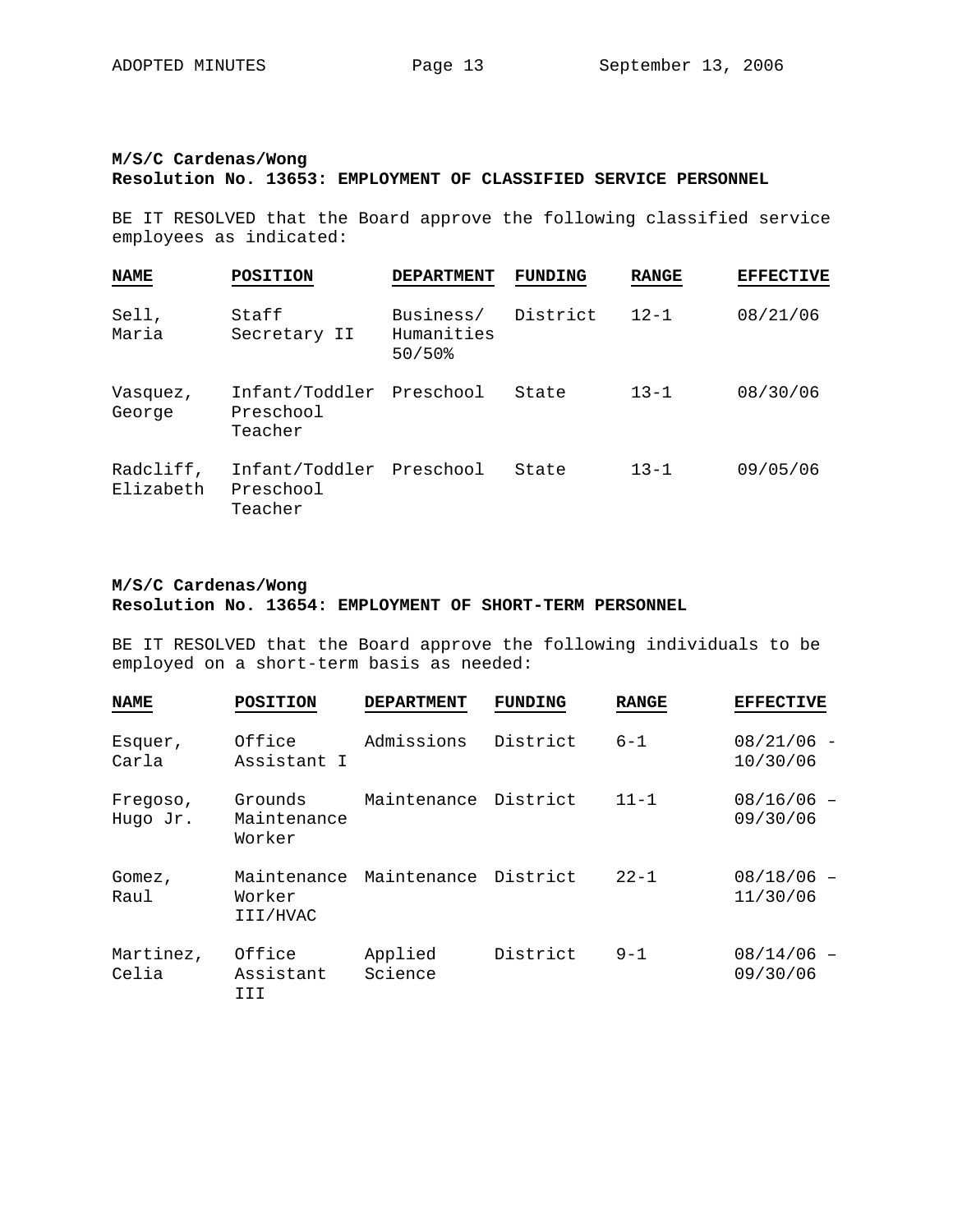**M/S/C Cardenas/Wong** 

## **Resolution No. 13655: EMPLOYMENT OF SUBSTITUTE PERSONNEL**

BE IT RESOLVED, that Board approve the following individuals be employed on a substitute basis in DSPS as needed for year 2006-2007 beginning August 21, 2006:

| <b>NAME</b>            | POSITION                         | <b>FUNDING</b>            | <b>RANGE</b> |
|------------------------|----------------------------------|---------------------------|--------------|
| Gonzales, Rene         | Sign Language<br>Interpreter II  | District 45%<br>State 55% | $22 - 1$     |
| Gonzalez,<br>Magdaleno | Sign Language<br>Interpreter II  | District 45%<br>State 55% | $22 - 1$     |
| Mendez, Diana          | Sign Language<br>Interpreter II  | District 45%<br>State 55% | $22 - 1$     |
| Cortez, Karina         | Sign Language<br>Interpreter III | District 45%<br>State 55% | $27 - 1$     |
| Hernandez,<br>Santana  | Sign Language<br>Interpreter III | District 45%<br>State 55% | $27 - 1$     |
| Lopez, Isaias          | Sign Language<br>Interpreter III | District 45%<br>State 55% | $27 - 1$     |
| Martinez, Gina         | Sign Language<br>Interpreter III | District 45%<br>State 55% | $27 - 1$     |
| Vaughin, Regina        | Sign Language<br>Interpreter III | District 45%<br>State 55% | $27 - 1$     |

## **M/S/C Cardenas/Wong Resolution No. 13656: EMPLOYMENT OF SUBSTITUTE PERSONNEL**

BE IT RESOLVED that the Board approve the following individual be employed on a substitute basis as needed for year 2006-2007 beginning August 21, 2006:

| <b>NAME</b> | <b>POSITION</b>                                      | FUNDING  | RANGE    |
|-------------|------------------------------------------------------|----------|----------|
|             | McDonough, Alice Infant/Toddler<br>Preschool Teacher | District | $13 - 1$ |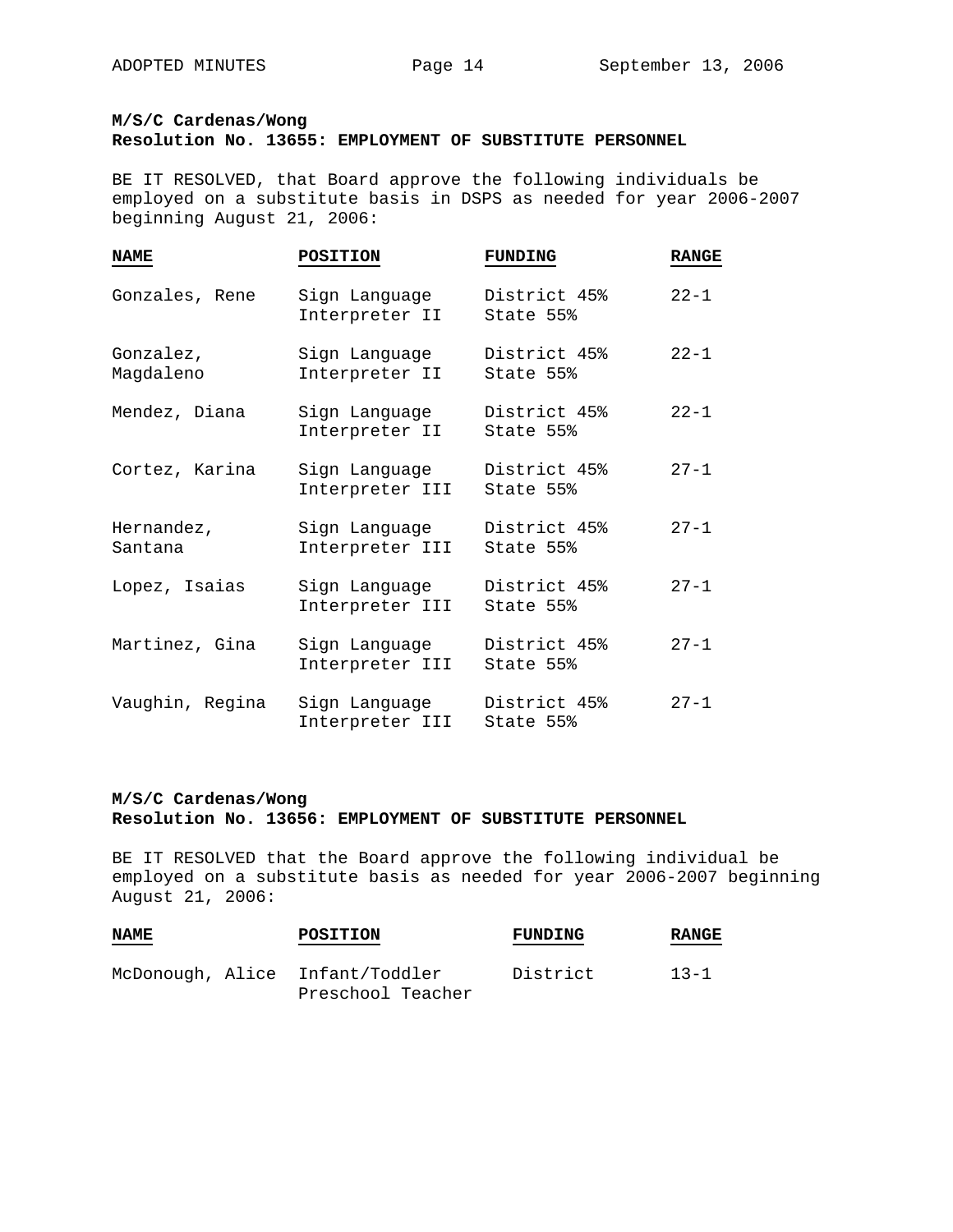# **M/S/C Cardenas/Wong Resolution No. 13657: VOLUNTEER**

BE IT RESOLVED that the Board approves Esmeralda Ramirez as a volunteer High Tech Lab Assistant who shall be covered by Workman's Compensation Insurance effective August 29, 2006 through September 25, 2006;

BE IT FURTHER RESOLVED that thanks be extended to Esmeralda Ramirez for volunteering in the High Tech Lab and for her contribution to Imperial Valley College.

# **M/S/C Cardenas/Wong Resolution No. 13658: VOLUNTEER**

BE IT RESOLVED that the Board approves Marnie Parson as a volunteer High Tech Lab Assistant who shall be covered by Workman's Compensation Insurance effective August 29, 2006 through December 15, 2006; and

BE IT FURTHER RESOLVED that thanks be extended to Marnie Parson for volunteering in the High Tech Lab and for her contribution to Imperial Valley College.

## **M/S/C Cardenas/Wong Resolution No. 13659: CLASSIFIED EMPLOYEE RECLASSIFICATION**

BE IT RESOLVED that the Board approves the following classified employee be reclassified as indicated:

| NAME                | PRESENT<br>CLASSIFICATION                                     | NEW<br>CLASSIFICATION                                          | FUNDING | EFFECTIVE         |
|---------------------|---------------------------------------------------------------|----------------------------------------------------------------|---------|-------------------|
|                     |                                                               |                                                                |         |                   |
| Gonzales,<br>Raquel | Purchasing<br>Secretary<br>Range 11<br>Full-time<br>12 months | Purchasing<br>Technician<br>Range 14<br>Full-time<br>12 months |         | District 9/1/2006 |

### **M/S/C Cardenas/Wong to ADJOURN the meeting at 8:37 p.m.**

The next regular meeting of the Board of Trustees is scheduled for *THIRD TUESDAY, OCTOBER 17, 2006*, at 6:00 P.M. in the Administration Building Board Room.